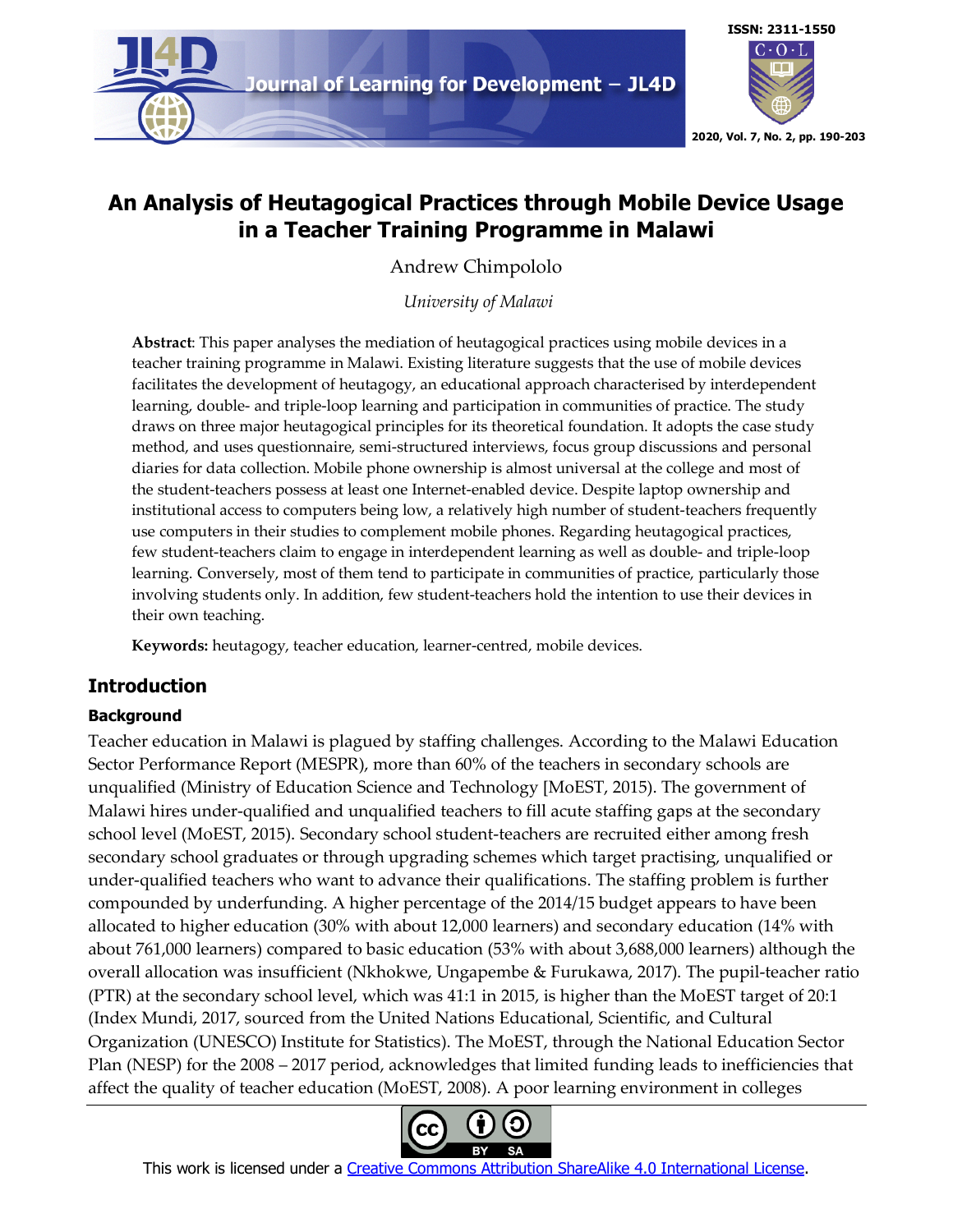impacts negatively on the preparation of teachers and demotivates potential student-teachers to enroll (see also Msiska et al, 2013). This paper provides an analysis of heutagogical practices through the use of mobile devices among student-teachers at Domasi Teachers Training College in Malawi. This is a public institution established in 1993 to train secondary school teachers as one way of addressing an acute shortage of qualified teachers which continues to affect the education sector to date.

#### **Review of Research Studies**

There is currently a divide between policy and practice insofar as teaching is conducted at all levels of the education system in Malawi. Whilst government policies and donor-funded programmes direct educational institutions to use learner-centred approaches, the education system is characterised by attitudes and values which treat learners as empty vessels, do not take account of prior learning, and do not consider the learners' perspective (Mizrachi, Padilla & Susuwele-Banda, 2010; Chilemba & Bruce, 2015). Although the teacher training curricula promote the application of learner-centred attitudes and values, Mizrachi et al (2010) observe that the reality in training institutions is that learner-centred attitudes and values are not modelled by lecturers. They further note that most student-teachers lack the ability to transfer skills from college to the workplace after their graduation. It is assumed in the present study that the student-teachers get influenced by the attitudes to learners that they experience in college as well as lack of use of ICTs and other resources. Learner-centred attitudes and values are desired in education because they promote learner independence, increase motivation and enhance learners' control of the learning process (Blaschke, 2012).

Heutagogy, the promotion of self-directed learning, is one learner-centred philosophy which the student-teachers could adopt in their teaching and learning activities. The philosophy helps to increase self-efficacy, enables learners to manage their own learning as well as reflect upon what is learned and how it is learned (Booth, Blaschke & Hase, 2016). Heutagogy also promotes collaboration among learners. Mobile devices provide an opportunity for the student-teachers to operate independently as they would be able to access online teaching and learning resources at their own convenience. The use of mobile devices could also help to enhance teaching and learning processes among the student-teachers in the face of an acute teacher shortage. MACRA (2014) reveals that 74% of tertiary students in Malawi have access to the Internet through their mobile phones. Three main heutagogical principles are considered in the present study based on the works of Blaschke (2014) and Hase (2009; 2014). The first one, interdependent learning, concerns a learner's ability to learn by themself through practices such as exploration, discovery, research, testing hypotheses, validation and collaboration (Hase, 2014). These practices not only help in knowing how to access information but also how to conduct meaningful research and be able to validate knowledge. Interdependent learners know how to access information and verify sources by accessing appropriate journals and books or networking with experts and peers to find out if what is being read can be substantiated (Hase, 2014). This includes the ability to think rather than blindly accepting everything.

The second principle revolves around double- and triple-loop learning. Double- and triple-loop learning are both facilitated through self-reflection. As the learners engage in interdependent activities such as exploration, research and collaboration, they need to reflect upon what is learned and how it is learned (Blaschke & Hase, 2016). Double-loop involves analysing what has been learnt and how the new knowledge and the path to learning have influenced the values and belief system (Hase, 2009). Thus, the learner reflects upon the problem-solving process and how it influences the learner's own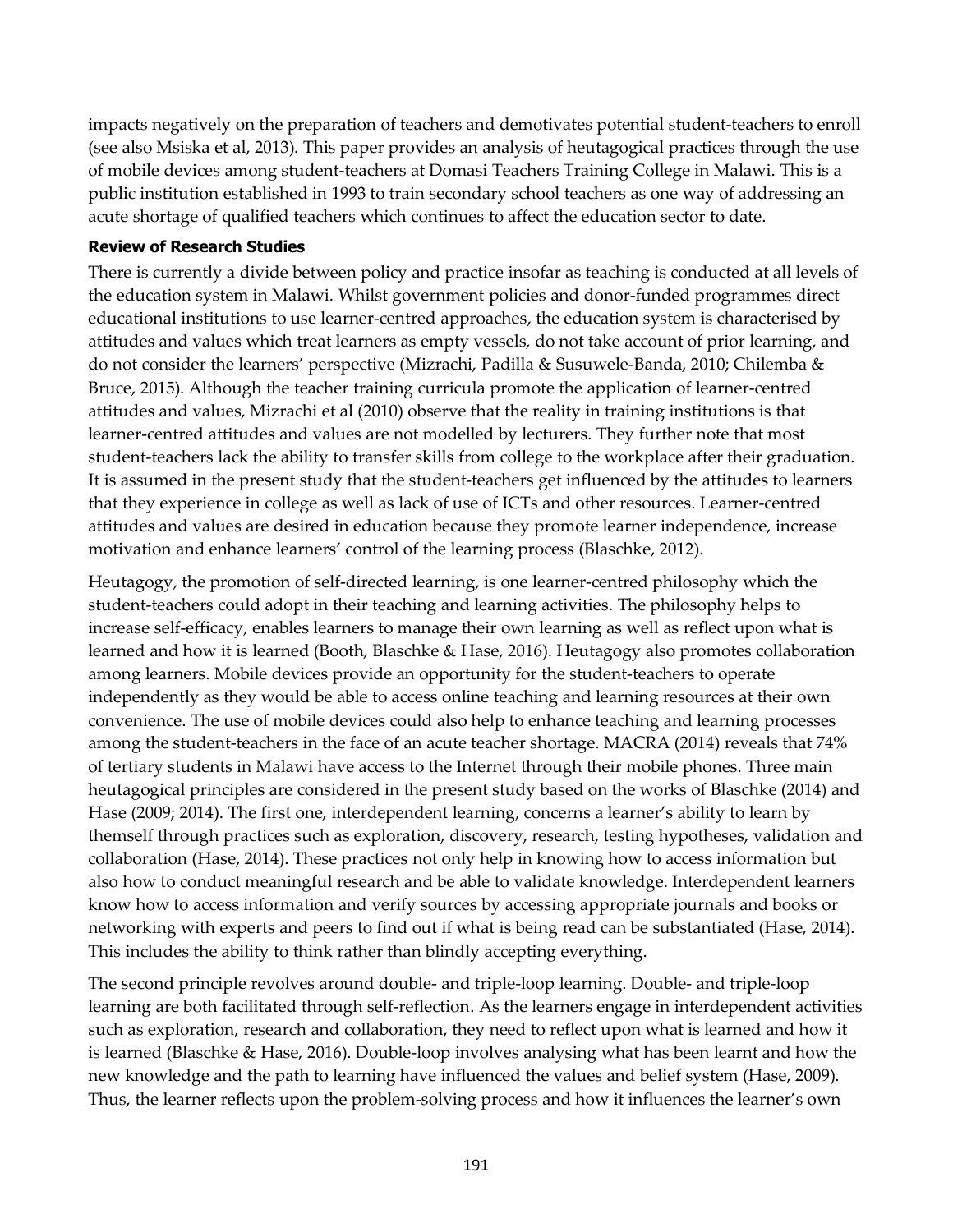beliefs and actions. Triple-loop learning involves double reflection in and on action as well as outside contribution by learning lessons from experience (Barbat, Boigey & Jehan, 2011). While double-loop learning promotes the application of knowledge and experiences to familiar as well as novel situations, triple-loop learning helps to develop better understanding of how to respond to the learning environment and deepening one's comprehension of why one chooses certain studying patterns. The third principle concerns participation in communities of practice (CoPs) where people with common interests and goals engage to develop knowledge and themselves both personally and professionally (Lave & Wenger, 1991). CoPs are bound by specific practices, identities, and patterns of participation. Within such communities, members share their experience and tacit knowledge in free flow, improving their abilities and skills, and fostering learning (Agrifoglio, 2015). The members explore ideas, discuss situations and needs, and help each other solve problems, although they do not meet every day. While individual members possess their own experiences, CoPs simply allow them to share such experiences with other members when they meet. Table 1 below outlines examples of heutagogical practices related to interdependent learning, double- and triple-loop learning, and participation in communities of practice.

| Interdependent learning                            | Double- and triple-loop learning                                                                              | Participation in communities of<br>practice                                                                                  |
|----------------------------------------------------|---------------------------------------------------------------------------------------------------------------|------------------------------------------------------------------------------------------------------------------------------|
| Exploration to learn new things                    | Engagement in self-reflection                                                                                 | Joining and participation in online<br>and face-to-face educational<br>communities comprising lecturers<br>and other experts |
| Discovery of new knowledge                         | Ability to analyse what has been learnt                                                                       | Joining and participation in online<br>and face-to-face educational<br>communities comprising fellow<br>learners             |
| Engagement in research<br>activities               | Ability to analyse how new knowledge<br>and the path to learning influences<br>one's values and belief system | Sharing knowledge and content in<br>educational communities                                                                  |
| <b>Testing hypotheses</b>                          | Ability to identify learning lessons from<br>experience                                                       | Accessing knowledge and content<br>in educational communities                                                                |
| Validation of knowledge                            | Application of knowledge and<br>experiences to familiar as well as novel<br>situations                        | Asking questions in educational<br>communities                                                                               |
| Collaboration with lecturers and<br>other learners | Ability to respond to problems and<br>issues related to the learning<br>environment                           | Responding to questions and<br>issues in educational communities                                                             |

The practices among the heutagogical principles presented in Table 1 are interrelated and, most often, complement one another. The development of heutagogy can be linked to the concept of mediated learning experience since, in both situations, learners are guided to "learn how to learn" (metacognition) by someone who is more knowledgeable (Greenberg, 2000). The goal is to assist someone to become a more skilled and independent learner. The student-teachers at Domasi College serve two roles, as learners (at the college) and teachers (at the workplace), hence, the need for them to develop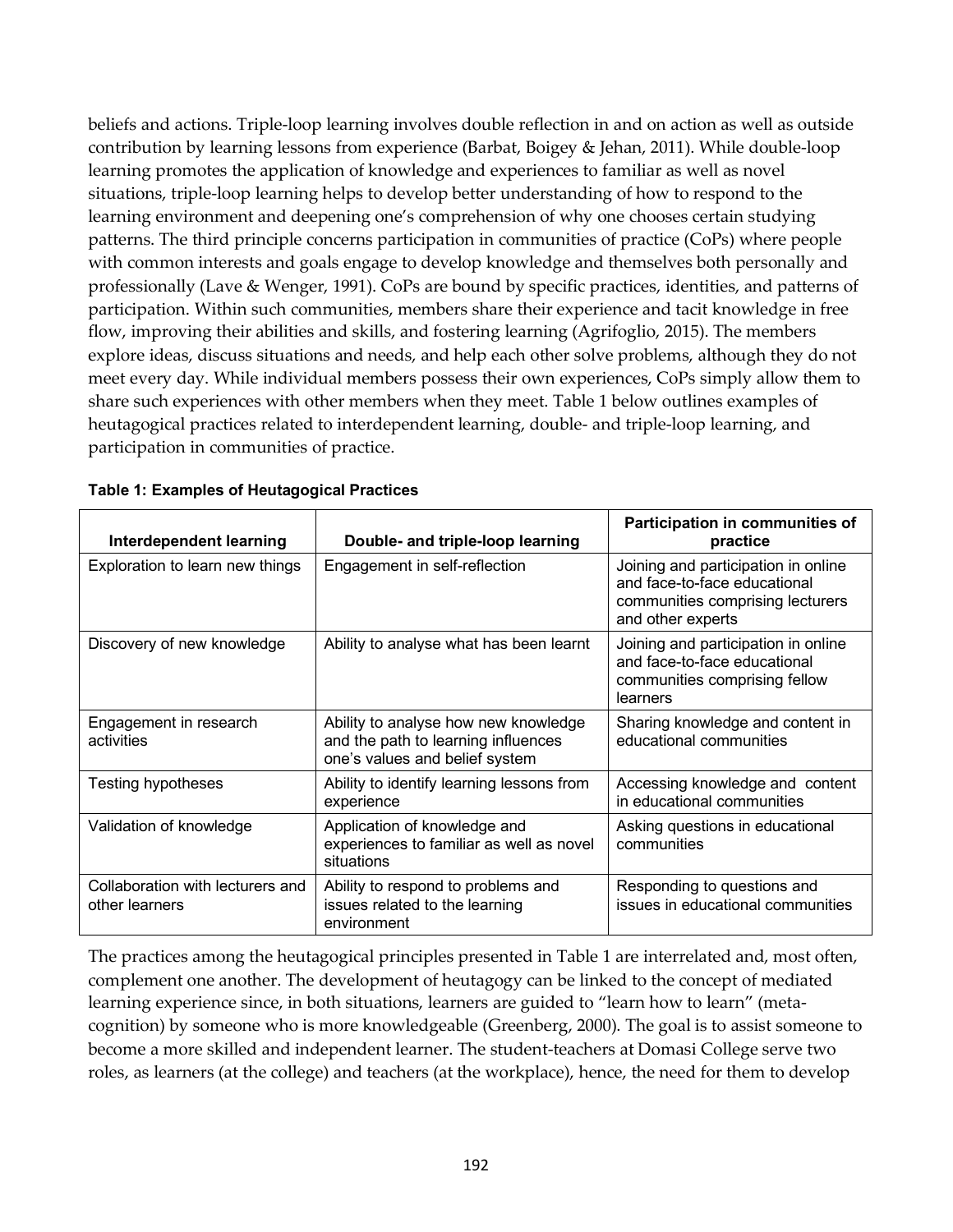effective analytical and self-reflection skills as well as understand the critical role of the teacher in enhancing informal learning opportunities.

# **Research Objectives**

The aim of this research was to examine the mediation of heutagogical practices using mobile devices in teacher education. To achieve this aim, the study attempted to address the following questions:

- 1. How are mobile phones supporting self-determined learning?
- 2. To what extent do mobile phones support metacognition and collaborative learning?
- 3. How does a heutagogical intervention affect the student-teachers' intention to use mobile devices in their teaching?

# **Methods**

# **Research Method**

This study is an action research case study within the interpretive paradigm. The interpretive paradigm is primarily concerned with generating context-based understanding of people's thoughts, beliefs, values and associated social actions. When applied to educational research, the paradigm enables researchers to build rich local understandings of the life-world experiences of teachers and students, and of the cultures of classrooms, schools and the communities they serve (Taylor & Medina, 2013). In the present study, the paradigm was used to analyse the attitudes and experiences of the student-teachers concerning the use of mobile devices to support self-determined learning.

# **Population and Sample**

Of the total population of 696 student-teachers in second, third and fifth year at Domasi College, 394 student-teachers participated in the survey, representing 57%. The other student-teachers in the three years were either away on teaching practice or chose not to participate due to other reasons. All the 394 student-teachers at the college took part in the questionnaire survey. Semi-structured interviews were also conducted with the College Principal, Dean of Students, Dean of Education and Head of Mathematics. Another set of semi-structured interviews was held with 12 randomly selected studentteachers. In addition, three focus group discussions (FGDs) were conducted – one for each year of study – which involved a total of 18 student-teachers. Each FGD had six participants who were selected through purposeful sampling to ensure that the groups were as diverse as possible in terms of gender, and discipline. This sample size was based on Stewart and Shamdasani (1990) who postulate that an effective FDG has between six and eight participants (cited in Gill, Stewart, Treasure & Chadwick, 2008).

# **Instruments**

The data collection exercise included multiple methods comprising a questionnaire survey, two sets of semi-structured interviews, and focus group discussion (FGDs). The questionnaire had two sections. The first section collected demographic information pertaining to the type or field of study, year of study, gender, age, teaching experience and place of work. The second section comprised questions concerning the kinds of devices in possession of the student-teachers, the extent to which mobile devices are used as learning tools and any indications of self-determined and collaborative learning among the student-teachers. The other questions explored the student-teachers' attitudes towards the use of mobile devices both in their studies and teaching activities and the influence of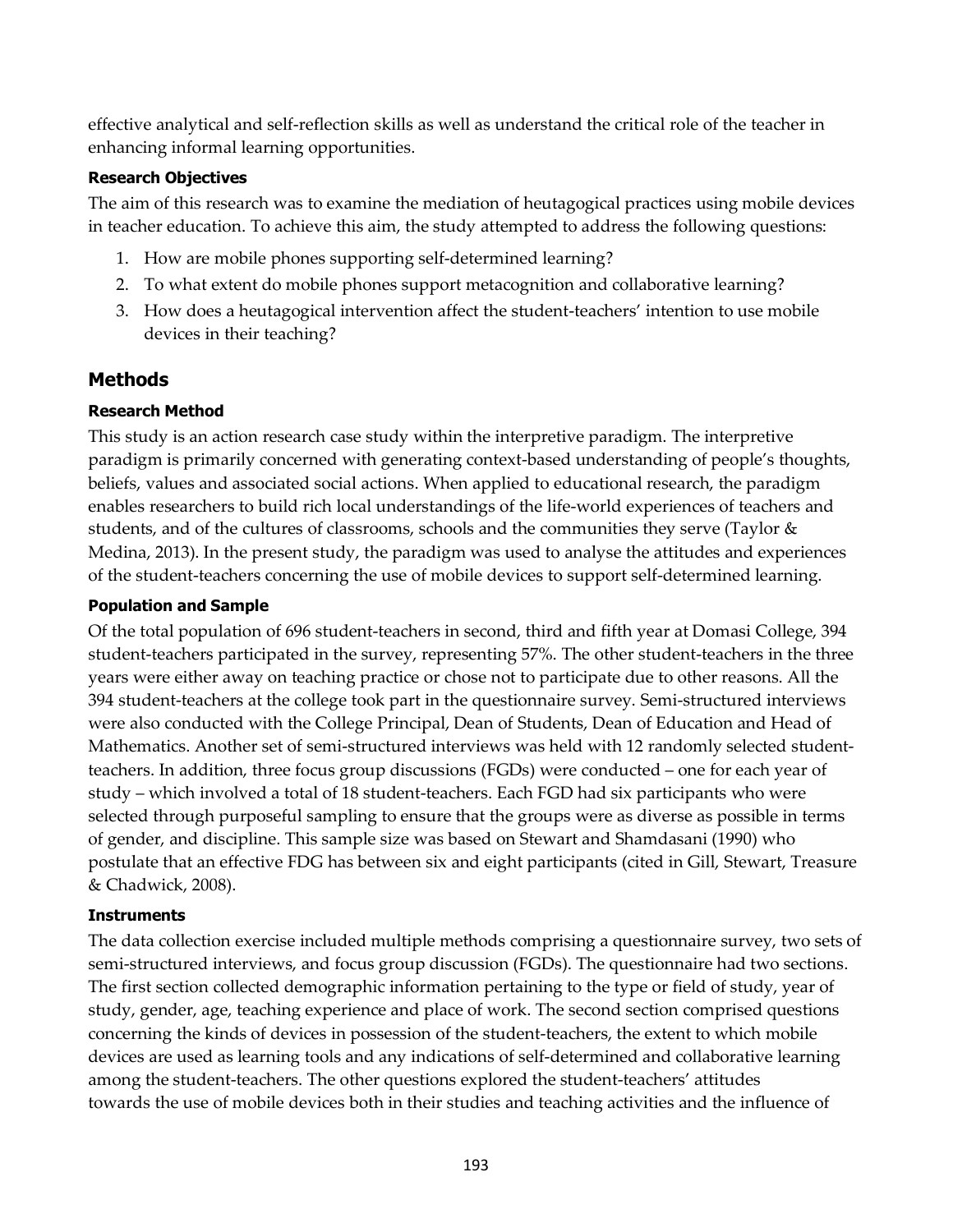device characteristics. Most of the items in this section were developed based on a five-point Likert Scale. Two interview guides were developed for each of the two sets of interviews. The first interview guide focused on background information about the college, while the second guide helped to collect data concerning the student-teachers' use of mobile devices to support their learning. Another guide was developed for the FGDs, and its themes stimulated the student-teachers to identify any other issues to do with how they use mobile devices to support their learning which were not highlighted in the questionnaire responses. The questionnaire and three guides were first piloted before their use to check their reliability and validity.

# **Procedure of Data Collection and Analysis**

The first set of semi-structured interviews were conducted during the situational analysis phase and focused on contextual profiling of the research site to obtain background information about the college and the research participants (student-teachers). These interviews involved the College Principal, Dean of Students, Dean of Education and Head of Mathematics. The second set comprised interviews with the 12 student-teachers. During these interviews, the student-teachers provided useful and elaborate data on their experiences regarding the heutagogical use of mobile devices. They further provided valuable insights on past events regarding the general use of ICTs at the college. Three focus group discussions (FGDs) were conducted with the student-teachers. The FGDs, which took two-hours each, complemented the questionnaire survey and provided an opportunity for the participants to clarify complex issues.

Data analysis was an ongoing process in this study and was conducted in three main phases. The first phase began right in the field during the data collection exercise where emerging themes were identified and preliminary data categorisation was done. The qualitative data analysis programme, NVivo version 11 was used for data management. The second phase focused on formal analysis of the data collected through the questionnaire, semi-structured interviews and FGDs. The third phase concerned interpretation and discussion of the results based on heutagogical principles as presented in the first section.

# **Results**

The results have been presented under two major themes: access and use of mobile devices and extent of self-determined learning.

# **Access and Use of Mobile Devices**

Access to computers among the student-teachers seems to be limited at the college, with only 12 functioning computers open to all student-teachers and another 10 reserved for computer science student-teachers. Furthermore, about 47% of the student-teachers who participated in this study own a laptop. Despite limited institutional computer access and low laptop ownership, general computer use seems to be relatively high among the student-teachers. The results indicate that 65% of the student-teachers use a computer for academic purposes every day. Additionally, six percent use it at least once a week, nine percent use it once a month and 20% never use it at all. Mobile phone ownership is almost universal among the student-teachers. About 98% of the student-teachers in this study had a mobile device. Approximately 91% had one mobile phone while 13% owned two mobile phones. In addition, eight percent of the student-teachers had either a tablet only or both. It should be noted that not all phones or tablets are necessarily Internet-enabled. It is important to note that these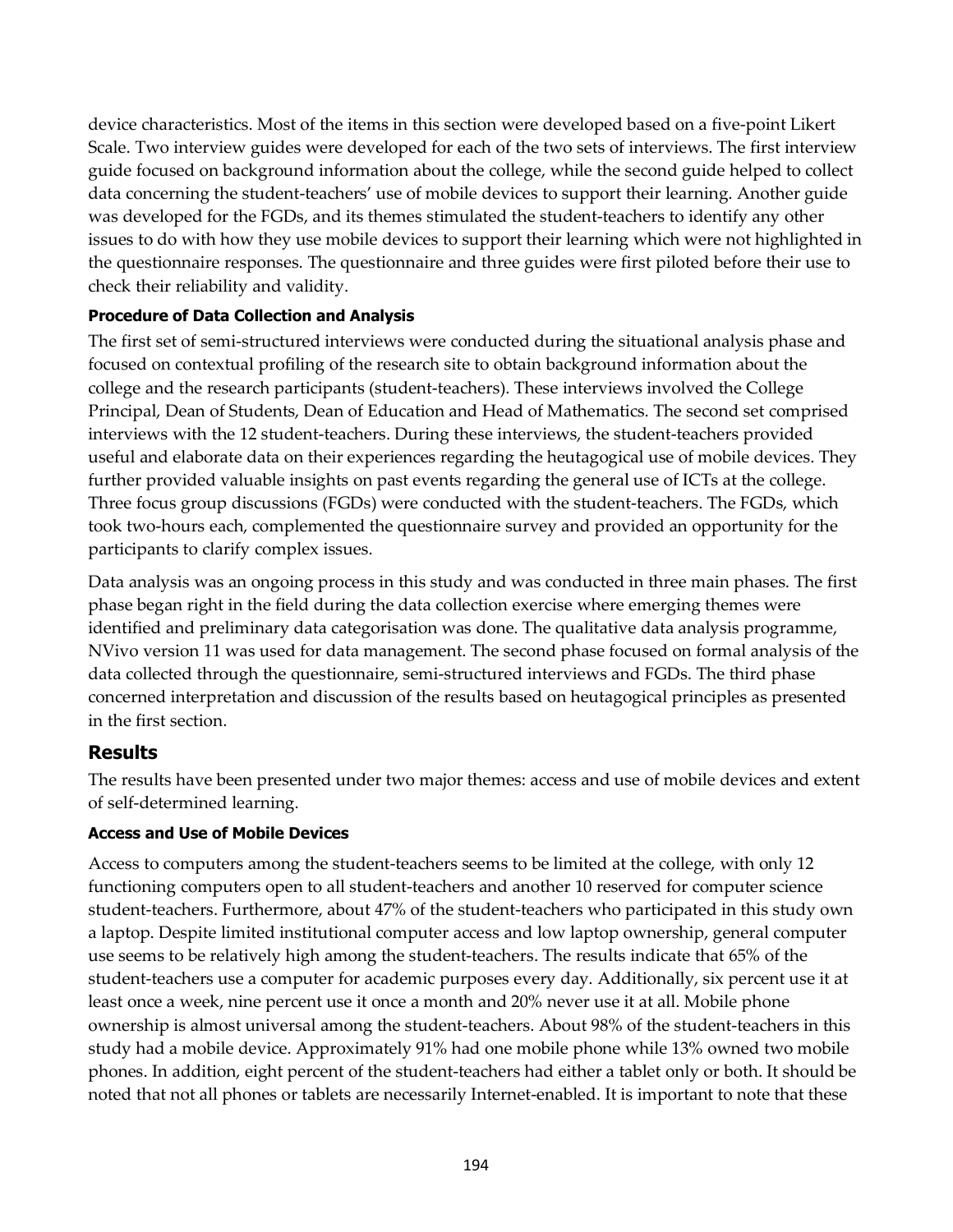results only refer to ownership and do not entail actual use. In terms of Internet-enabled devices, a total of 83% of the student-teachers owned at least one such device, excluding the overlaps with laptops.

It appears that daily use of mobile devices in studies is relatively frequent among the student-teachers. About 61% of the student-teachers claimed to use their mobile devices for study purposes every day. A further 20% indicated that they do so at least once a week, 12% at least once a month, and only seven percent never at all. The results show no correlation between daily use of mobile devices and year of study, gender or subject studied. Despite the slight difference in figures for male (64%) and female (56%) student-teachers, the student-teachers' observations seem to differ based on gender. While a female student-teacher explained that she mostly uses her mobile device for chatting with friends, a male student-teacher indicated that mobile devices have made his academic life simpler. He explained that: "I do a majority of my academic work on my tablet. I even write my class notes on it." He further pointed out that the practice has enabled him to explore so much about the potential of using mobile phones as learning tools. There is a significant correlation between daily use of mobile devices and location of work (p-value  $=$  < 0.0001). About 96% of the student-teachers who work in urban areas and 40% of those in rural areas indicated that they use their mobile devices for studies every day. In addition, 77% of those who did not indicate their location of work stated that they do so every day.

During interviews, an urban-based student-teacher explained that: "I get on to the Internet every day to read about what I learn in class. It's a great idea and I learn a lot. I've even managed to influence my three friends to do the same". She added that the friends thanked her for this. This student-teacher appears to be an opinion leader who succeeded in influencing the behaviour of her friends through peer-to-peer communication channels. A rural-based student-teacher pointed out that he uses his mobile phone sparingly because there is no electricity at his school. He stated that, "I use my phone only for important communications. If I use it for teaching and learning activities, that will eat up my battery power which means that I will spend a lot of money to have it charged again". While as noted above that student-teachers are required to use computers in some of their courses, one studentteacher observed that: "The College has few computers so we rely on our phones to do internet searches. In fact, it's very convenient since we can do it everywhere."

# **Extent of Heutagogical Practices**

The extent of heutagogy has been examined based on the student-teachers' self-reported practices. The practices relate to the extent of interdependent learning, double- and triple-loop learning and participation in communities of practice.

# *Interdependent learning practices*

The results reveal little evidence of interdependent learning – a learner's ability to learn by oneself through exploration, discovery, research, testing hypotheses, validation and collaboration – among the student-teachers. Less than half of the student-teachers (45%) indicated that they engage in interdependent learning to a high extent. Approximately 42% stated that they do so to a low extent, while 13% indicated that they never do that at all. During interviews, a student-teacher observed that their study activities after class normally revolve around what has been determined by their lecturers, "despite the fact that we determine the study times on our own. At the end of almost every class,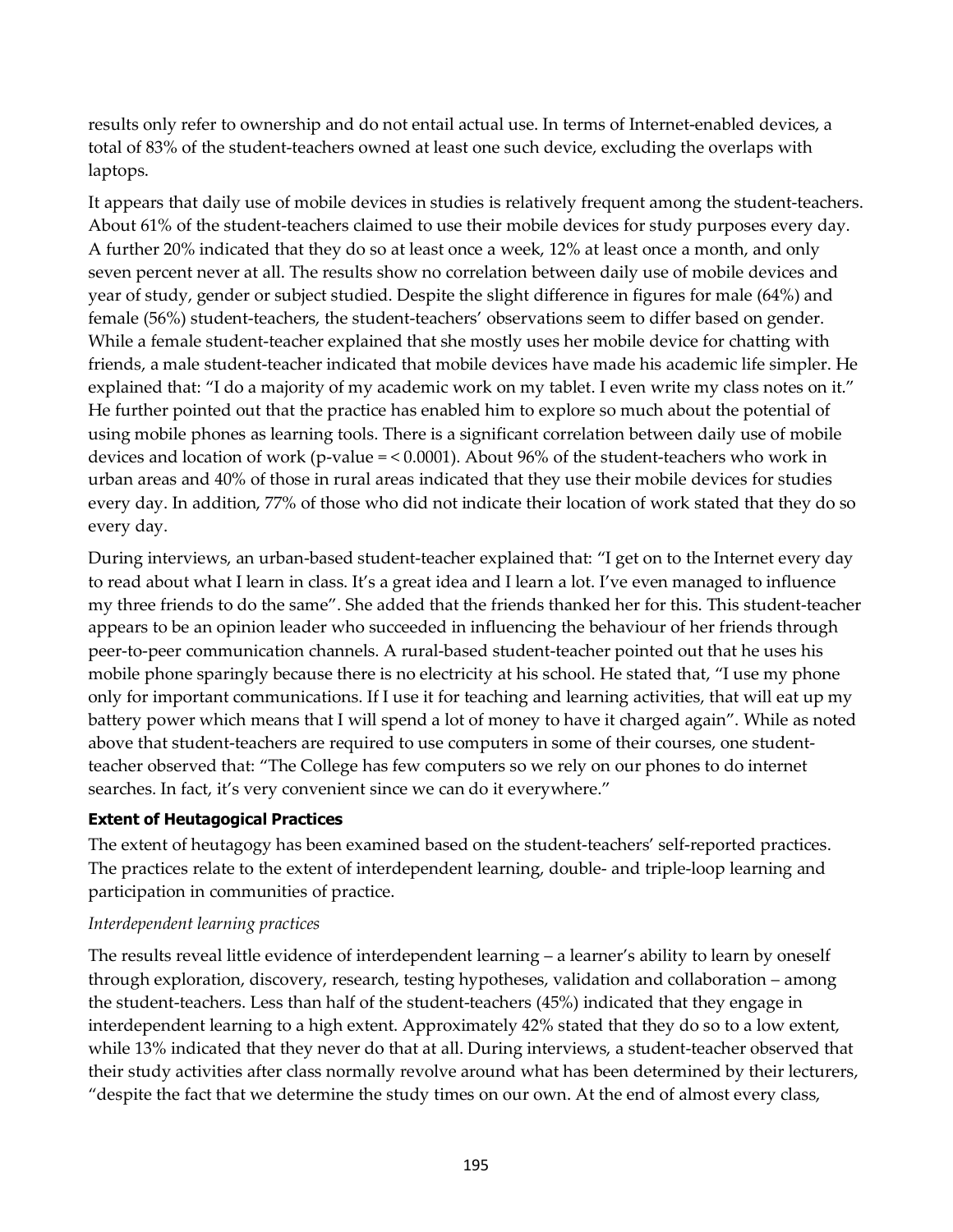we're given topics to study or assignments to work out." Another one noted that, "sometimes we do have the opportunity to study whatever we want but such occasions are rare. We have heavy workloads in each subject and our studying patterns follow what has been suggested in class."

Engagement in interdependent learning does not seem to be influenced by year of study, gender or discipline. Despite this, the student-teachers' observations seem to vary depending on year of study. A fifth-year student-teacher indicated that, "I do a lot of exploration on the Internet to get new information. Sometimes, this involves discussions with others to assist each other on difficult areas". Conversely, a second-year student-teacher observed that interdependence could result in time wastage as "there is already enough material suggested by the lecturers to work on. Every week we have about two assignments to write, and this demands a lot of time to complete". With p-value = < 0.0001, the majority of the urban student-teachers (93%) and a few of those in the rural areas (21%) claimed to engage more in interdependent learning. About 59% of those who did not indicate their place of work also stated that they do so to a high extent. One urban student-teacher explained that: "After every class, I always feel the urge to read online resources to improve my understanding of concepts. It is very useful and I learn a lot". He added that in his studying pattern priority is given to subjects in which he performs poorly.

# *Double- and triple-loop learning practices*

Double- and triple-loop learning encompasses the analysis of what has been learnt, how the process of learning occurred and how the new knowledge and learning process influenced one's thinking (selfreflection). It further embraces the ability to choose one's best style of learning and apply the knowledge and experiences one has acquired to both familiar and unfamiliar situations. The present study reveals low levels of practice of double- and triple-loop learning among the student-teachers. About 23% of the student-teachers reported that they practice double- and triple-loop learning to a high extent, 57% to a low extent and 20% never at all.

There is a significant correlation between double- and triple-loop learning and year of study. The majority were the second-year student-teachers (31%), against fewer in the third (21%) and fifth (16%) year, who indicated that they engage in double- and triple-loop learning to a high extent, signifying pvalue = 0.04694 and p-value = 0.00555 respectively. The gap between third and fifth year appears to be insignificant. A fifth-year student-teacher pointed out that she does not ever remember getting involved in self-reflection about her learning processes. She pointed out that "I usually analyse what I have learnt, but I don't scrutinise the process of learning itself". These sentiments were shared by a third-year student-teacher who noted that he does not know his best learning style. "Honestly, I can't tell what my best style of learning is. It just happens subconsciously". Double- and triple-loop learning appears to correlate significantly with discipline of study (p-value = 0.01832). Many of the science student-teachers (31%) and a few of those in the humanities (15%) indicated that they engage in double- and triple-loop learning to a high extent. One science student-teacher remarked that, "I usually reflect on how I learn and how I could improve my learning abilities…particularly when studying mathematics".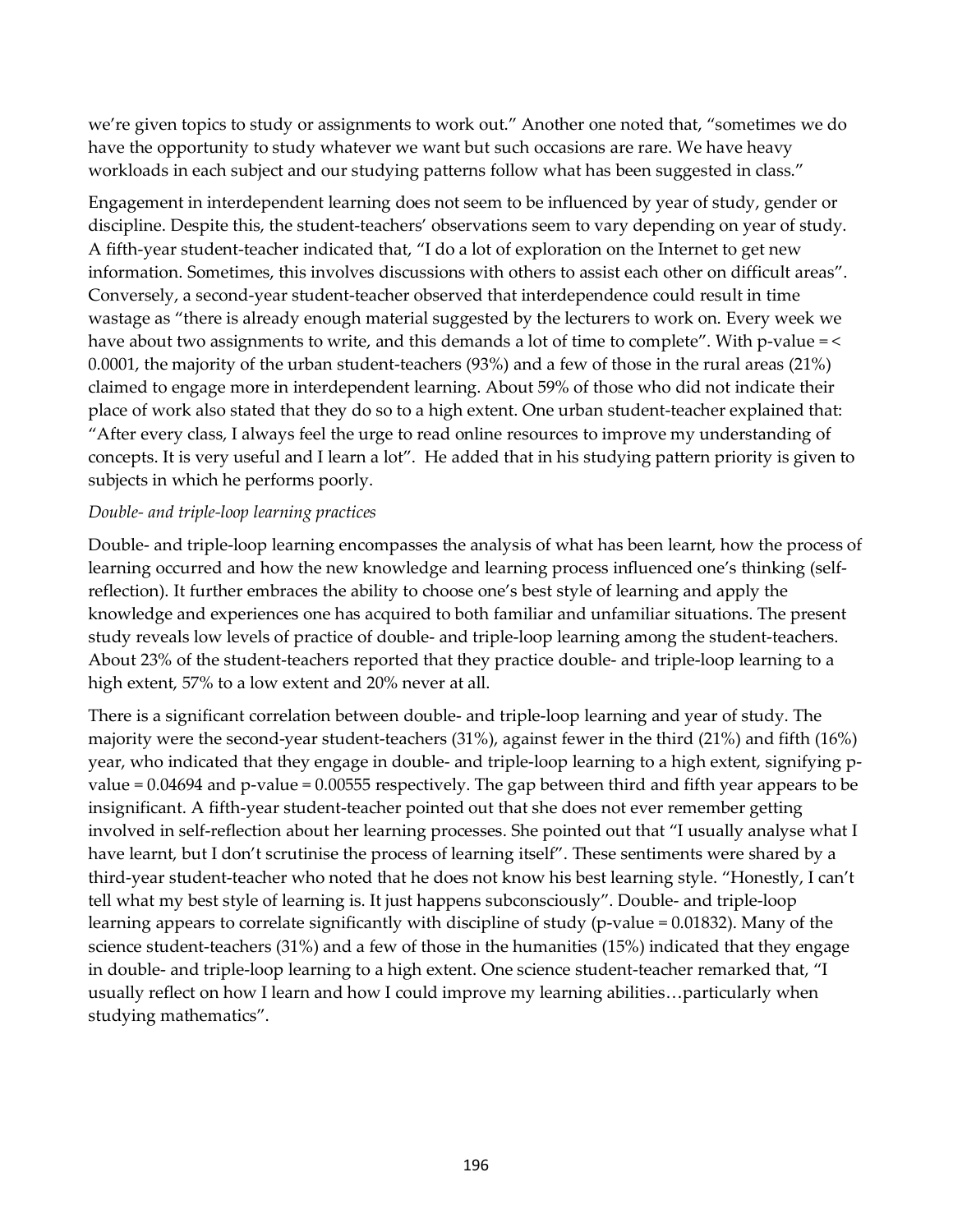# *Participation in communities of practice*

Student-teachers' participation in online and face-to-face communities of practice seems to be high. About 70% of the student-teachers claimed to participate in communities of practice while 30% indicated that they do not. It appears that most of the student-teachers participate in communities comprising students only. Almost 59% of the student-teachers indicated that they are currently members of communities involving students only, while only 11% participate in communities which include lecturers. One student-teacher observed that, "I feel more comfortable to participate in communities made up of students only because we're all at the same level. I don't think of joining one which includes lecturers because I may fear to participate freely".

Extensive participation in communities of practice appears to be low among the student-teachers. About 46% of the student-teachers indicated that they participate to a high extent while 24% stated that they do so to a moderate extent. Figure 1 below presents a comparative picture of the studentteachers' extensive engagement in heutagogical practices (as a percentage).



# **Figure 1: Extent of heutagogical practices among the student-teachers**

Extensive engagement in heutagogical practices across all the three principles is comparatively low. One student-teacher explained that communities of practice "offer us a precious opportunity to network with knowledgeable people all over the world who share important information". Another one stated that, "we have a group of over 30 students in our class in which we help one another on academic problems. Sometimes we meet face-to-face but most of the times we discuss issues through WhatsApp". Extent of participation in communities of practice correlates significantly with year of study. With p-value = 0.00176, the majority of the fifth-year student-teachers (61%), against fewer in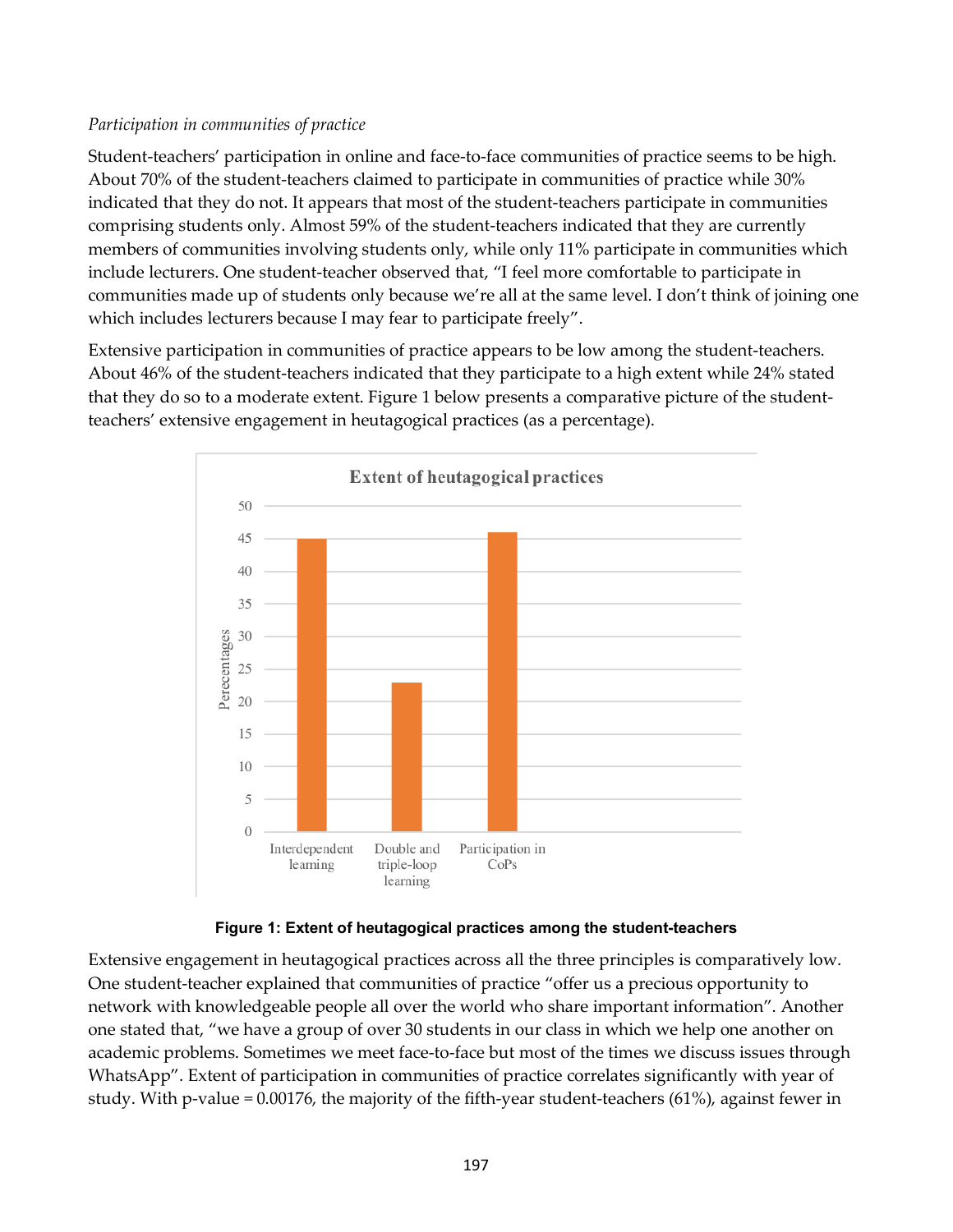the second year (31%), indicated that they participate in communities of practice to a high extent. There is a minor difference between fifth and third year (43%) as well as between third and second year. One third-year student-teacher revealed that he was unable to participate extensively in CoPs due to teaching practice commitments. He stated that, "I'm very busy this semester because of teaching practice. I don't use my phone the same way I did last year … I spend a lot of time preparing for lessons". Extensive participation in communities of practice correlates significantly with location of work (p-value = < 0.0001). There is a major difference in the figures for urban (88%) and rural (25%) student-teachers. In addition, 56% of those who did not indicate their place of work claimed to participate in CoPs to a high extent. A rural-based student-teacher indicated that, "I only participate in these communities when I'm here on campus because the phone network is very poor where I work". He added that he collaborates broadly during his presence at the college. Another rural studentteacher observed that "our group has been around for some time now and the membership keeps on growing. I'm happy to be part of this group as I get much support from my friends". She added that her participation decreases during college vacation due to poor phone network in her area.

Regarding recency of participation, few student-teachers (29%) stated that they actively participated in communities of practice over the last six months. A further 21% reported that they had only done so over the last one year while for 20% it was more than one year ago. One student-teacher explained that they became very busy after the first semester as they had to prepare for teaching practice in the second semester. "In this (second) semester, we have little time to use our phones. The code of conduct does not allow us to take or use mobile phones during teaching practice hence limited opportunity to access the internet". Another student-teacher observed that they made slight use of their mobile phones in the second semester because they had to work extra hard to ensure that they improve their final grades. He explained that, "I wanted to limit my social activities, and unfortunately that meant little use of my phone". He added that every student-teacher in their class aimed at obtaining a minimum average of credit for their degree. Recency of participation does not correlate with year of study, gender and discipline. During interviews, third-year student-teachers indicated that they were encouraged by one of their lecturers to join academic communities where they could share and discuss educational issues. One of them stated that "sometimes we work in groups in class, and these groups continue to exist through WhatsApp even after the specific objectives have been completed. Students bring out academic problems and we help one another to solve them". He further revealed that the lecturer encourages them to join communities comprising students from different institutions to promote diversity. With p-value = < 0.0001, there is a major gap in the figures for urban (66%) and rural (14%) student-teachers. Moreover, 33% of those who did not indicate their location of work claimed to have actively participated in CoPs in the last six months.

# **Discussion**

The results have been discussed in terms of access and use of mobile devices as well as the heutagogical principles of interdependent learning, double- and triple-loop learning and participation in communities of practice.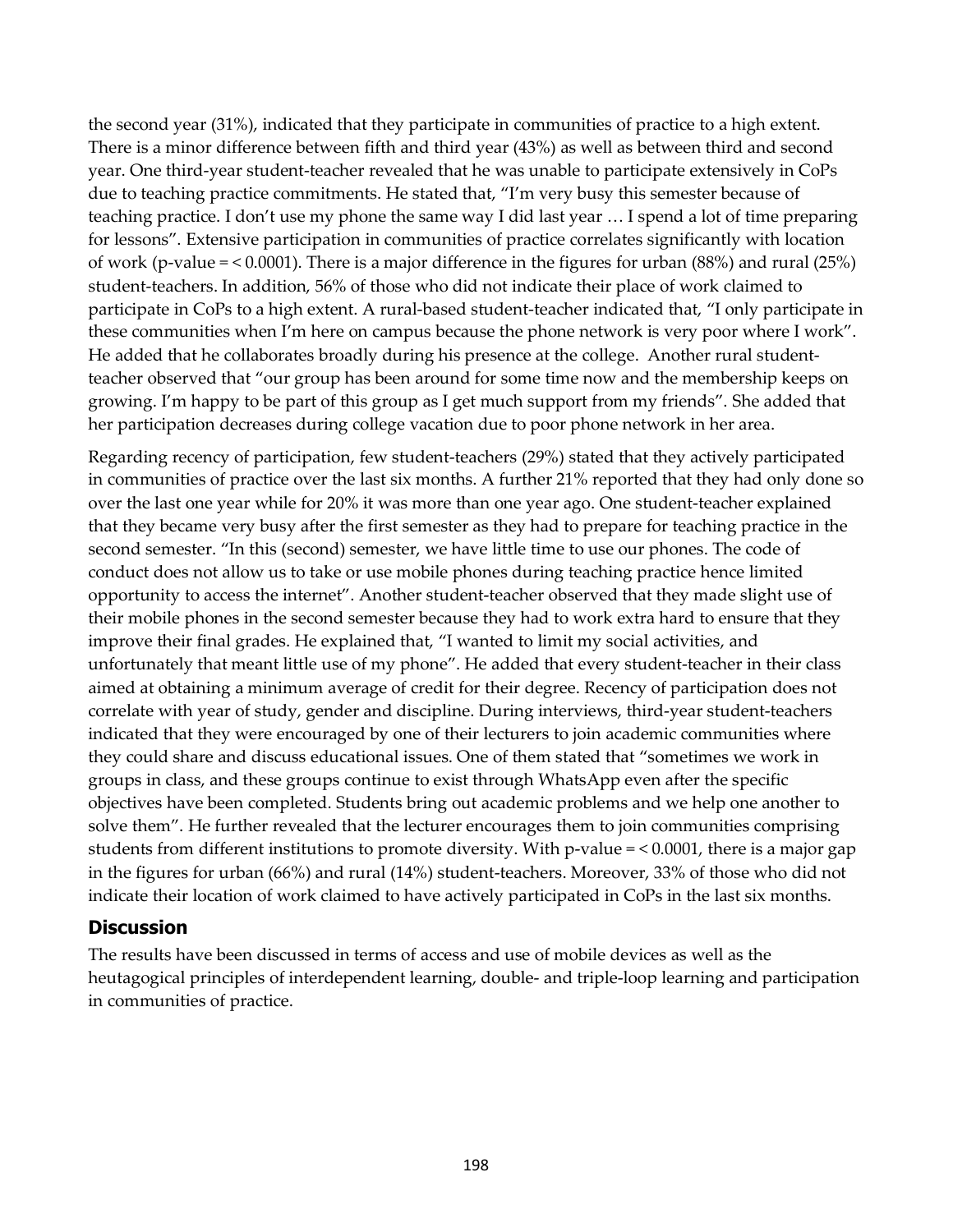#### **Access and Use of Mobile Devices**

While ownership of laptop computers is high among the student-teachers, there are few desktop computers available for student use at Domasi College. In general, few student-teachers tend to use computers in their studies. Gregson and Jordaan (2009) observe that there is limited integration of technology among teachers in the developing world. Budgetary constraints hamper innovation in education delivery in Malawi as academic institutions are unable to acquire appropriate technologies to enhance teaching and learning processes (Nkhokwe, 2017). Other experts argue that several factors including age, gender, experience, discipline of study and location influence the varying degrees of technology integration in education (Benner & Pence, 2013; Osei, Larbi & Osei-Boadu, 2014; Abukhattala, 2016).

The present study shows that a slightly higher percentage of the student-teachers own a mobile device than an earlier survey report that indicated 88% as the ownership rate for students pursuing tertiary education in Malawi (MACRA, 2014). This difference could be attributed to the increase in mobile phone access in Malawi over the past few years (see Porter et al, 2016) as well as the fact that over half of the respondents (about 75%) in the present study are in-service student-teachers who earn a salary and can afford a mobile phone. The results suggest that most of the student-teachers own Internetenabled devices, whilst only a small percentage of the "laggards" (17%) does not own one. According to Rogers (2003), laggards are near isolates in social networks and tend to be suspicious of innovations and change agents.

Slightly over half of the student-teachers frequently use mobile devices in their studies. Currently, the results suggest that student-teachers in the late majority have started using mobile devices in their studies on a daily basis at the college. According to Rogers (2003), individuals in the majority make a decision to begin using technology as a result of increasing network pressures. Factors such as year of study, gender or subject studied tend not to influence daily use of mobile devices. Although the influence of gender on daily use of mobile devices seems insignificant, the uses differ between males and females. Whilst the male student-teachers use them for academic purposes, the female ones mostly use them for social purposes. However, discipline of study correlates with daily use of mobile devices as most of the fifth-year student-teachers and those studying science appear to use computers extensively. It is interesting to note that a majority of the student-teachers in these two groups own laptops. Previous studies indicate significant differences in technology integration across disciplines, with science teachers applying it more in their teaching than their humanities counterparts (Karaseva, Pruulmann-Vengerfeldt, & Siibak, 2015; Fry, 2006). Location of work also affects daily use of mobile devices as more student-teachers who work in urban areas use their devices for studies every day than those in rural areas. Some of the urban student-teachers appear to be opinion leaders who succeed in influencing the behaviour of their friends through peer-to-peer communication channels. The rural student-teachers face a number of challenges to use of mobile devices such as lack of electricity in their areas, which makes use of electronic gadgets almost impossible. In most rural areas in Malawi, people charge their mobile phones in shops at a cost. For such students, the use of mobile devices appears to compensate for the shortage of institutional computers and low Internet access among the student-teachers.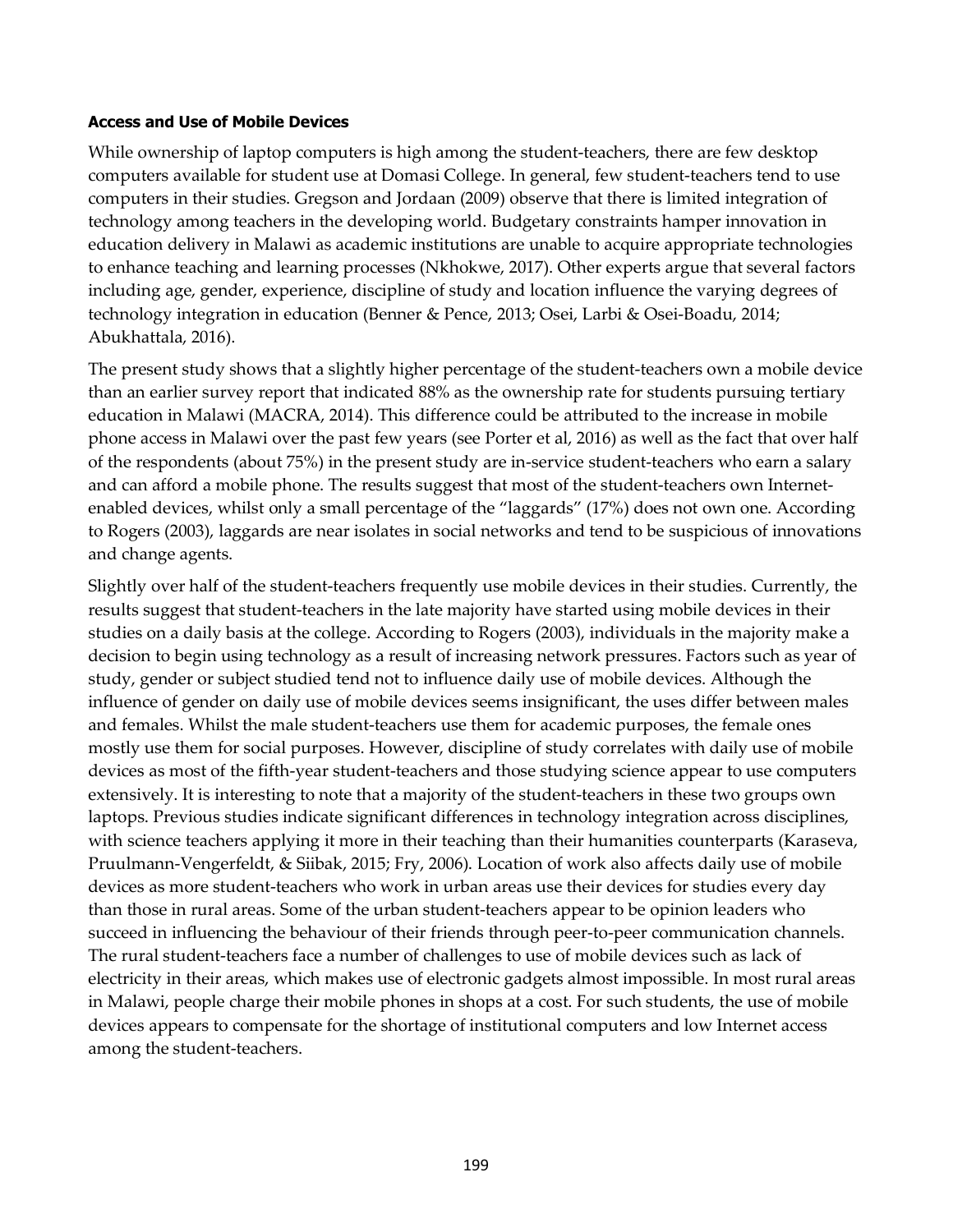#### **Extent of Heutagogical Practices**

The results reveal that the student-teachers engage partially in interdependent learning as their study content is mostly determined by the lecturers. However, there is some autonomy as they can determine the study times on their own. These findings appear to corroborate the tendency towards teacher-centred education in Malawi (Chilemba & Bruce, 2015). Even though engagement in interdependent learning seems not to be influenced by year of study, the observations of fifth-year student-teachers vary with those in second year. The former feel interdependent learning is crucial in their studies while the latter think otherwise. Regarding location of work, more of the urban studentteachers engage in interdependent learning than those in the rural areas. As indicated earlier, prevailing conditions to promote interdependent learning are comparatively poor in the rural areas. According to Hase (2014), interdependent learners master skills related to information access, research procedures and knowledge validation. These skills are much needed by student-teachers in Malawi where libraries are under-resourced and individuals need to go online to access valuable academic content.

The student-teachers tend to engage in double- and triple-loop learning to a low extent. It appears that only innovators, early adopters and a few in the early majority practice double- and triple-loop learning at the college. The innovators are the student-teachers who are eager to try new ideas and their "venturesomeness" is almost an obsession; the early adopters have opinion leadership and act as role models in innovation; while the early majority are those who would adopt new ideas just before the average member of the college does (see Rogers, 2003). Engagement in double- and triple-loop learning is influenced by year of study. Surprisingly, more of the second-year student-teachers engage in double- and triple-loop learning to a high extent than those in third and fifth years. The fifth-year student-teachers were expected to engage more double- and triple-loop learning given their financial capability and increased access to computers and other devices. In relation to discipline of study, most science student-teachers engage in double- and triple-loop learning to a high extent than their humanities counterparts. The experiences of the science student-teachers depict self-reflective practices where individuals analyse their study processes and determine their appropriate learning strategies as part of double- and triple-loop learning.

Most of the student-teachers at Domasi College participate in communities of practice. These include online as well as face-to-face forums which deliberate on academic issues. However, the studentteachers' participation tends to be high for communities comprising students only. While being part of networks which include lecturers seems to be restricted to innovators and early adopters, participation in communities comprising students only appears to be common practice as studentteachers in the early majority and a few in the late majority seem to have joined the trend.

Comparatively, there is generally high engagement with only one heutagogical principle (participation in CoPs) unlike with the other two (interdependent learning and double- and tripleloop learning). This revelation points to the need for deliberate interventions by the college to create a conducive environment that promotes the use of mobile devices to facilitate interdependent learning as well as double- and triple-loop learning. Most universities prohibit the use of mobile phones in learning settings (Fernandez, 2018) and the level of infrastructure development does not support the application of mobile technologies (Ali, Shaame & Kombo, 2013). Additionally, the Internet bandwidth in academic institutions is significantly low and this inhibits access to online resources.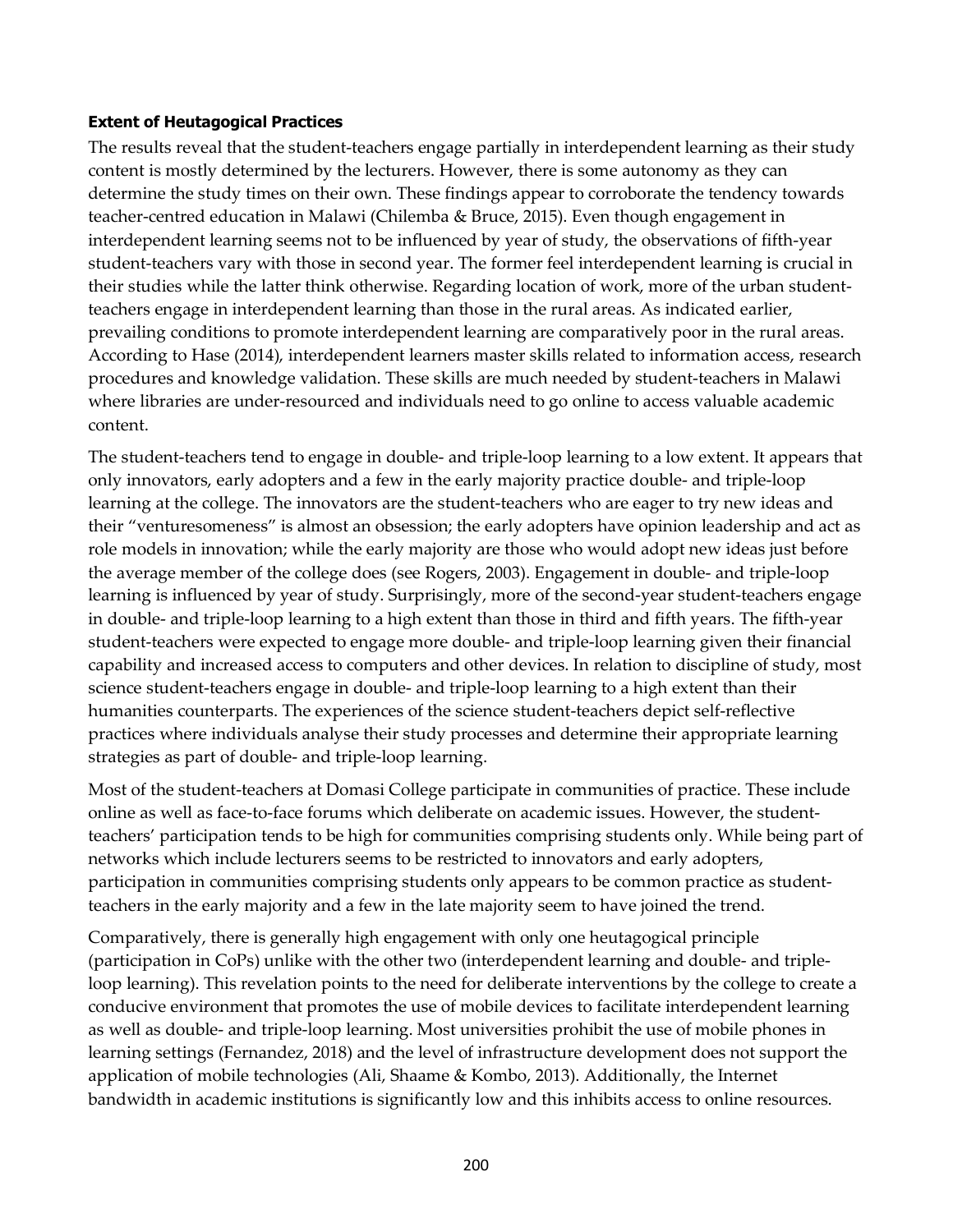Since student-teachers at Domasi College and other similar institutions serve two complementary roles, the modelling of practices which support independent learning is important in colleges of education. In line with Blaschke and Hase (2016), through self-reflection, the student-teachers would become more aware of their preferred learning style and easily adapt to new learning situations, thus, enabling them to become more capable and self-reliant learners.

More of the older student-teachers in fifth year as well as those in urban areas participate in communities of practice to a high extent than those in second year and rural areas, respectively. The student-teachers presented situations where they were able to portray self-reflexivity and analyse their learning environment through identification of barriers and determination of appropriate decisions on how to improve their learning processes. Furthermore, some of the student-teachers' experiences relate to the mediated learning experience (Greenberg, 2000) as they ably engaged in analytical processes of their learning and determined novel ways of how to deal with barriers impeding heutagogical use of mobile devices.

Although the results show high participation of the student-teachers in communities of practice involving themselves, it appears that the participation slowed down significantly within the last six months before this study. Several factors influenced this decline such as the occurrence of teaching practice for those in third year, where use of mobile phones was not allowed, and commencement of the second semester in which they had to prepare for final-year examinations. It is intriguing that there were no variations based on year of study because most of the fifth-year student-teachers owned laptops and claimed to use computers extensively, unlike those in the lower levels. The third-year student-teachers revealed that their lecturers encourage them to join CoPs. Consistent with the extent of participation, recency of participation corresponds with daily use of mobile devices in terms of location of work with those based in urban areas registering a high rate. In Malawi, student-teachers working in urban areas have a greater chance to use their devices for academic purposes than their colleagues in rural areas due to the availability of a relatively good mobile network.

# **Conclusion**

The study suggests that mobile devices, particularly mobile phones, present a unique opportunity for the integration of technology in teacher training programmes within the developing world. This is so as ownership of mobile phones seems almost universal among the student-teachers and most of them possess at least one Internet-enabled device. Additionally, there are generally positive perceptions towards the use of mobile devices as learning tools as well as high intention to use the devices in one's own teaching. To foster the development of interdependence and double- and triple-loop learning among student-teachers, training institutions need to create a conducive environment where learners are provided the freedom to define their own learning paths and determine individual learning styles. Such an environment requires the establishment of reliable Internet connectivity and formulation of favourable policies. Furthermore, there is a need to encourage student-teachers to join and actively participate in communities of practice where they would be able to enrich their academic potential through access to educational resources and interaction with experts in their field. The success of technology adoption in education also hinges on student-teachers being independent and reflective on their learning processes since they function both as learners (during their studies) and teachers (after graduation). There is further need for them to be creative and resourceful in accessing educational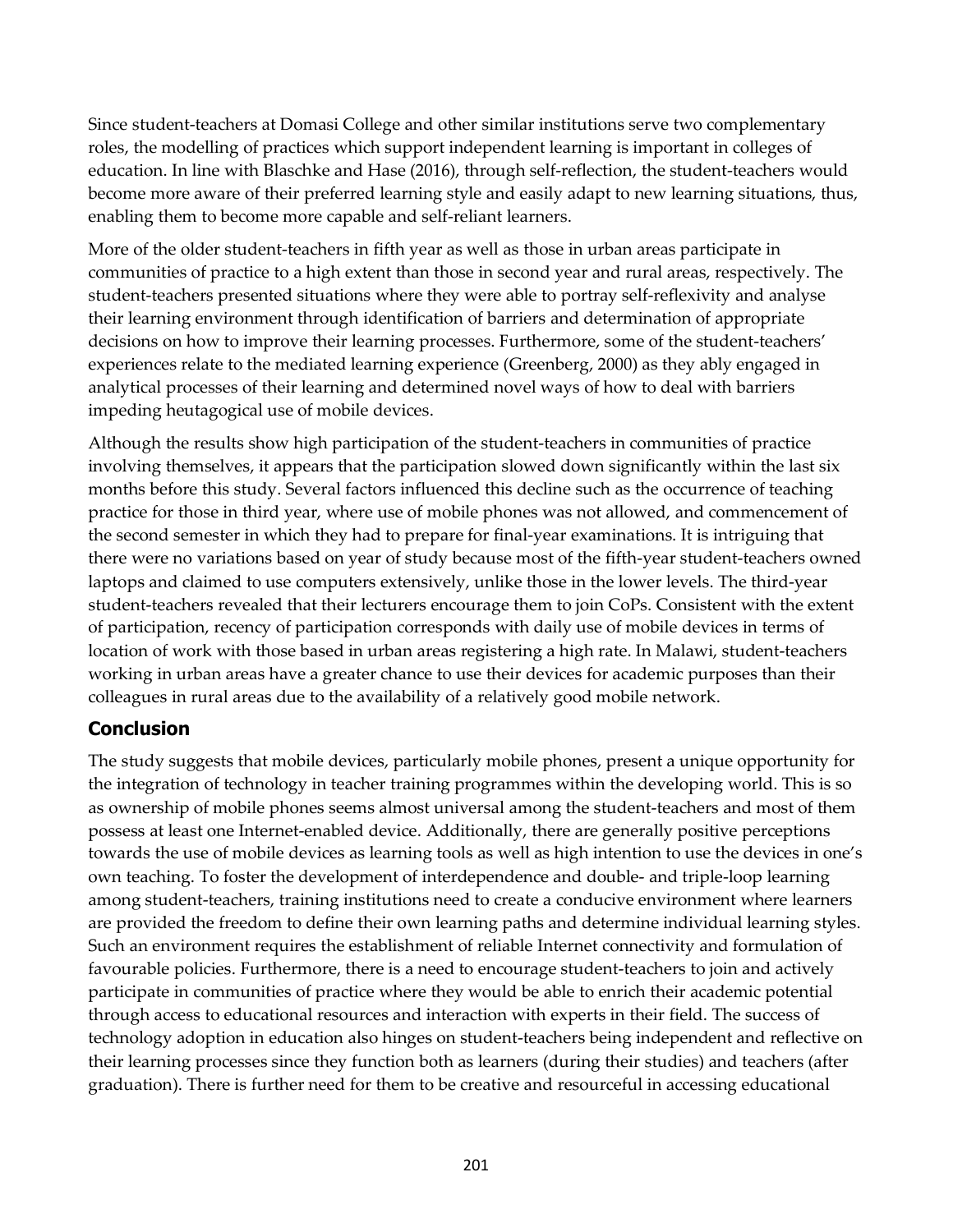content, and be able to determine their own learning plans and behaviours as well as identify ways to improve them.

# **References**

- Agrifoglio, R. (2015). Knowledge preservation through community of practice. *SpringerBriefs in Information Systems*, DOI 10.1007/978-3-319-22234-9\_2.
- Blaschke, L. M. (2014). Moving students forward in the PAH Continuum: Maximizing the power of the Social Web. In L. M. Blaschke, C. Kenyon & S. Hase, *Self-determined learning*. Amazon.
- Blaschke, L. M. (2012). Heutagogy and lifelong learning: A review of heutagogical practice and self-determined learning. *The International Review of Research in Open and Distance Learning, 13*(1), 56- 71.
- Blaschke, L. M., & Hase, S. (2016). Heutagogy: A holistic framework for creating twenty-first century selfdetermined learners. In B. Gros et al. (Eds.), *The future of ubiquitous learning, lecture notes in educational technology*. Berlin: Springer-Verlag.
- Booth, M., Blaschke, L., & Hase, S. (2016). Practicing the practice: The heutagogy community of practice. In J. McDonald & A. Cater-Steel (Eds.), *Communities of practice: Facilitating social learning in higher education*. Heidelberg, Germany: Springer Verlag.
- Chilemba, E. B., & Bruce, J. C. (2015). Teaching styles used in Malawian BSN programmes: A survey of nurse educator preference. *Nurse Education Today*, 35, e55–e60.
- Gill, P., Stewart, K., Treasure, E., & Chadwick, B. (2008). Methods of data collection in qualitative research: Interviews and focus groups. *British Dental Journal* 204, 291-295, doi:10.1038/bdj.2008.192. Retrieved from http://www.nature.com/bdj/journal/v204/n6/full/bdj.2008.192.html
- Greenberg, K. (2000). *The cognitive enrichment advantage teacher handbook*. Arlington Heights, IL: Skylight Professional Development.
- Gregson, J., & Jordaan, D. (2009). Exploring the challenges and opportunities of m-learning within an international distance education programme. In Mohammed, A. (Ed.), *Mobile learning transforming the delivery of education and training* (pp. 215-246). Edmonton: AU Press.
- Hase, S. (2014). Skills for the learner and learning leader in the 21st century. In L. M. Blaschke, C. Kenyon & S. Hase, *Self-determined learning*. United States: Amazon.
- Hase, S. (2009). Heutagogy and e-learning in the workplace: Some challenges and opportunities. *Impact: Journal of Applied Research in Workplace E-learning, 1*(1), 43-52.
- Index Mundi. (2017). *Malawi: Pupil teacher ratio.* Retrieved from https://www.indexmundi.com/facts/malawi/pupil-teacher-ratio
- Lave, J., & Wenger, E. (1991*). Situated learning: Legitimate peripheral participation*. Cambridge: University of Cambridge Press.
- MACRA. (2014). *Survey on access and usage of ICT services in Malawi 2014 Report*. Blantyre: MACRA.
- Mizrachi, A., Padilla, O., & Susuwele-Banda, W. (2010). *Active-learning pedagogies as a reform initiative: The case of Malawi*. American Institute for Research, USAID.
- MoEST (2015). *Education sector performance report*. Lilongwe: Ministry of Education.
- MoEST (2008). *National education sector plan (2008-2017).* Lilongwe: MoEST.
- Msiska, F. G. W., Chimpololo, A., Liwambano, P. N., Maere, C., Mbendera, A., Phiri, D. D., Salagi, E., & Yambeni, A. M. (2013). *Audit study to determine the effectiveness of open, distance and e-learning delivery mode in broadening and increasing access to education and training in Malawi*. Vancouver: Commonwealth of Learning.